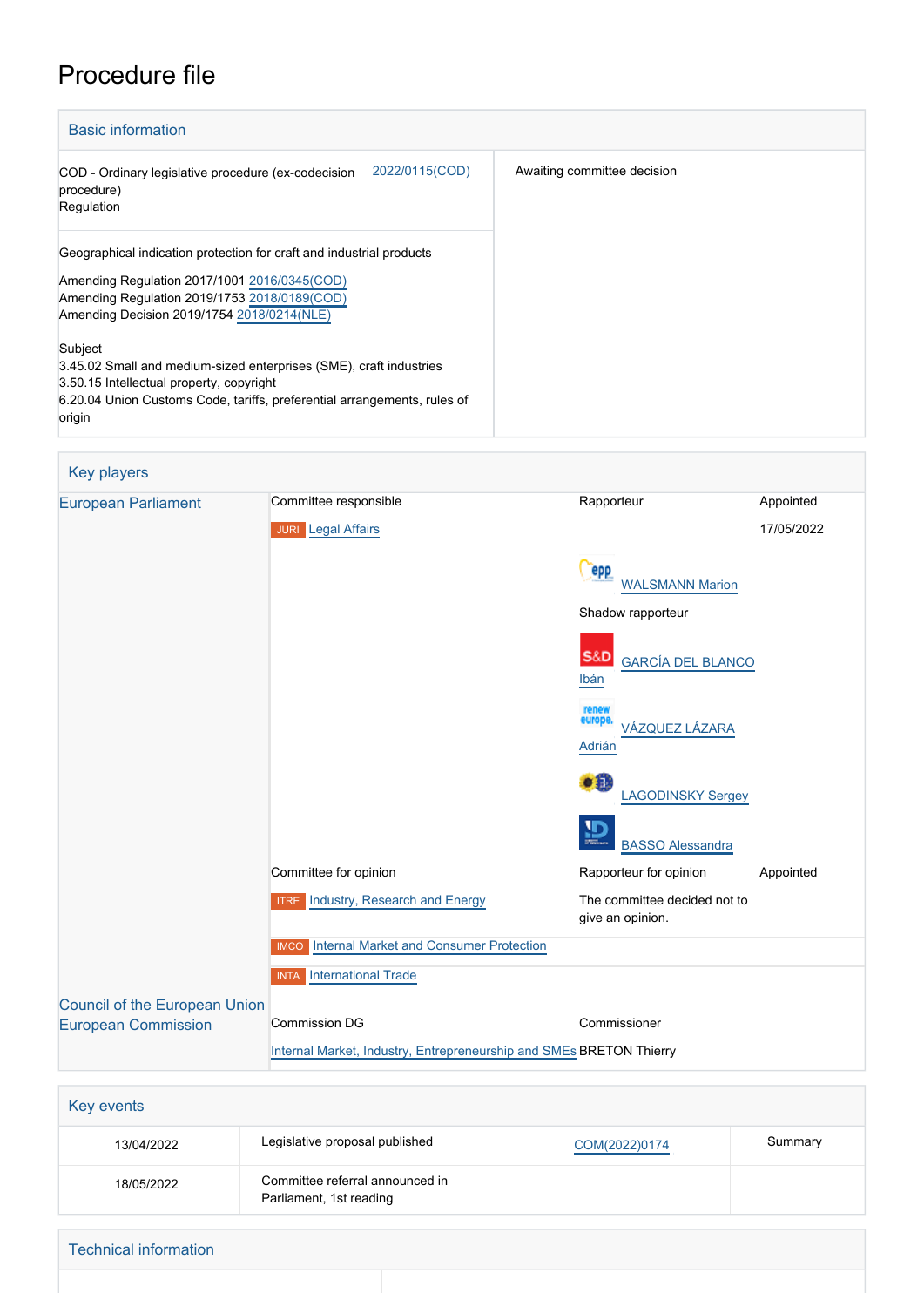| Procedure reference        | 2022/0115(COD)                                                                                                                             |
|----------------------------|--------------------------------------------------------------------------------------------------------------------------------------------|
| Procedure type             | COD - Ordinary legislative procedure (ex-codecision procedure)                                                                             |
| Procedure subtype          | Legislation                                                                                                                                |
| Legislative instrument     | Regulation                                                                                                                                 |
|                            | Amending Regulation 2017/1001 2016/0345(COD)<br>Amending Regulation 2019/1753 2018/0189(COD)<br>Amending Decision 2019/1754 2018/0214(NLE) |
| Legal basis                | Treaty on the Functioning of the EU TFEU 118-p1                                                                                            |
| Stage reached in procedure | Awaiting committee decision                                                                                                                |
| Committee dossier          | JURI/9/08834                                                                                                                               |

## Documentation gateway

| Legislative proposal               | COM(2022)0174 | 13/04/2022 | EC. | Summary |
|------------------------------------|---------------|------------|-----|---------|
| Document attached to the procedure | SEC(2022)0193 | 13/04/2022 | EC  |         |
| Document attached to the procedure | SWD(2022)0114 | 13/04/2022 | EC  |         |
| Document attached to the procedure | SWD(2022)0115 | 13/04/2022 | EC  |         |
| Document attached to the procedure | SWD(2022)0116 | 13/04/2022 | EC. |         |

# Geographical indication protection for craft and industrial products

PURPOSE: to provide a common legal framework for geographical indication (GI) protection for craft and industrial products.

PROPOSED ACT: Regulation of the European Parliament and of the Council.

ROLE OF THE EUROPEAN PARLIAMENT: the European Parliament decides in accordance with the ordinary legislative procedure and on an equal footing with the Council.

BACKGROUND: for many years, geographical indication protection has been established at EU level for wines, spirit drinks, aromatised wines, as defined at EU level, and for agricultural products and foodstuffs, as protected at EU level. However, at present there is no EU-wide mechanism to protect the names of non-agricultural products such as natural stones, jewellery, textiles, lace, cutlery, glass and porcelain.

Several Member States have national regimes for the protection of national geographical indications for craft and industrial products. These regimes differ in terms of protection, administration and fees, and do not offer protection beyond the national territory. Other Member States do not provide for geographical indication protection at national level for such products.

Due to the legal uncertainty resulting from fragmentation, producers face challenges protecting craft and industrial products linked to a geographical area.

CONTENT: the proposal aims to establish a directly applicable GI protection for craft and industrial products at EU level. It aims to strengthen the position of producers to protect their craft and industrial products throughout the EU against counterfeiting and to encourage them to invest in these products, to cooperate in creating niche markets and to preserve specific local skills and traditions. The proposal also aims to improve the visibility of authentic craft and industrial products on the markets.

The main elements of the proposal are as follows:

### Registration of geographical indications

The proposal would allow for the simple and inexpensive registration of GIs for craft and industrial products through a two-stage application procedure. The first stage would take place at Member State level, where national and local authorities would carry out an initial examination of the specifications agreed by local producers and their GI applications. The second stage would take place at EU level, where the European Union Intellectual Property Office (EUIPO) would take a decision on registration, on which no fee would be charged.

The proposal establishes an exceptional scheme for direct procedures before the Office for applicants from a Member State that meets certain conditions on the date of adoption of this Regulation, and do not therefore designate a national authority for the management of the procedures for registration, amendments to the product specification and cancellation of the registration in respect of GIs. Member States that opt for this exceptional registration scheme must designate a contact point for the registration procedure under EUIPO, and a competent authority for the controls and enforcement.

### Protection of geographical indications

The level of GI protection for craft and industrial products is defined in the proposal. It also sets out rules for GIs when used as parts or components in manufactured products, clarifies generic terms and registration of homonymous GIs, as well as the relationship with